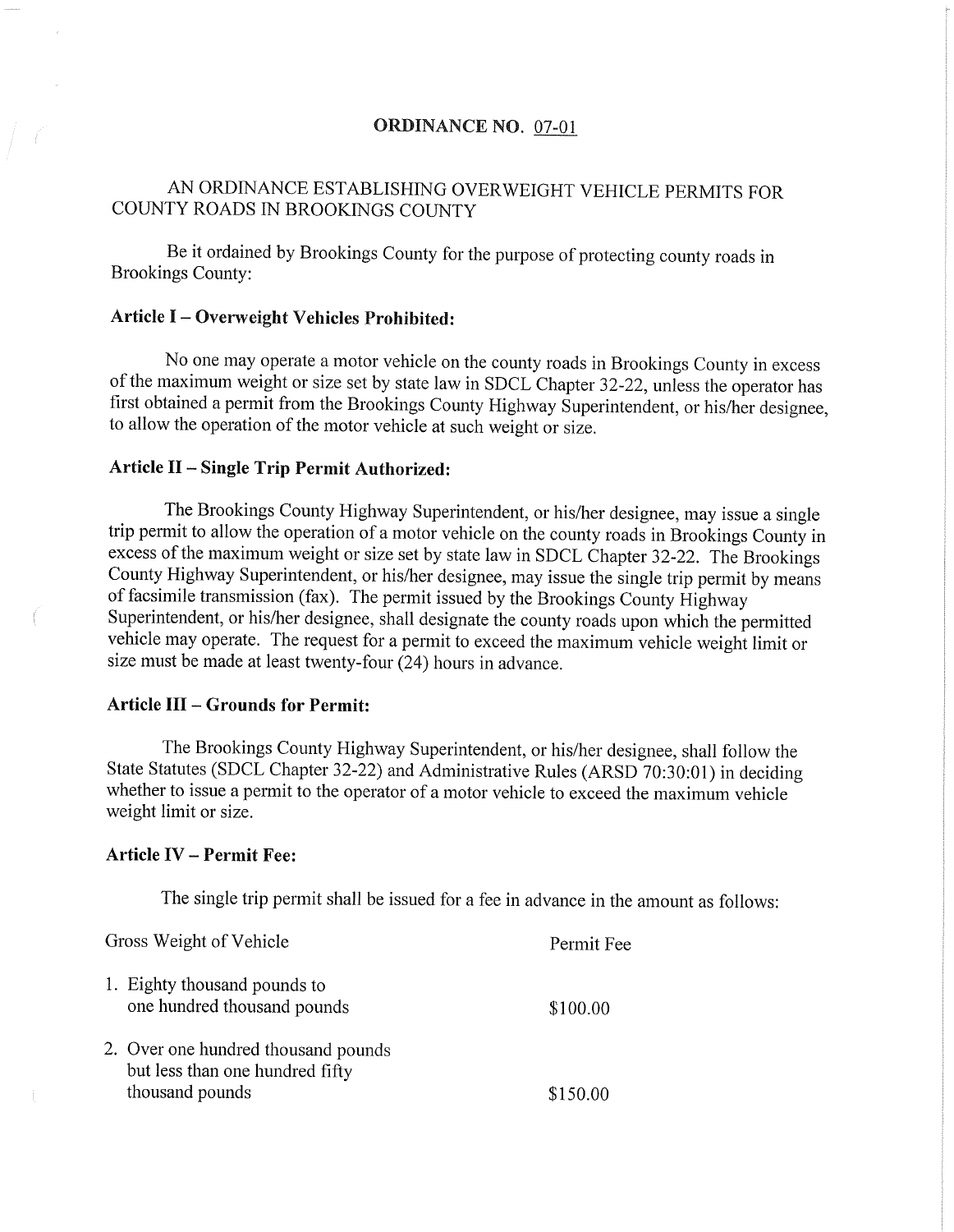3. One hundred fifty thousand pounds and over \$200.00

Due to road sensitivity at different times of the year, permits may be suspended at any time at the discretion of the Brookings County Highway Superintendent or his/her designee.

### Article V - No Permits During Seasonal Load Limit Postings:

No overweight or over width permits will be issued during seasonal load limit postings. The Brookings County Commissioners may waive this restriction if they deem it necessary for the protection of public safety, health, or welfare. All bridge postings will be strictly adhered to.

# Article VI - Operation Only on Designated Roads:

The transportation of overweight loads authorized by this Ordinance shall be undertaken only on county roads designated on the issued permit.

## Article VII - Operation Only According to Terms of Permit

The transportation of overweight loads in violation of the terms of an Overweight Permit shall render the permit void except as to the permit holder's liability for damages and indemnification.

### Article VIII - Possession of Permit During Operation:

The issued permit, including a permit issued by way of facsimile transmission (fax), or a copy thereof, must be in the possession of those utilizing the permit during all periods of operation.

#### Article IX - Maximum Penalties for Unauthorized Operation:

The transportation of overweight load without a permit or in violation of the specific terms of a permit is punishable by a maximum fine of two hundred dollars (\$200.00), in addition to any other civil or criminal penalties provided by law.

#### Article  $X -$ Liability

The possession of an overweight permit shall not relieve the applicant of civil liability and responsibility for personal injury or property damage which may occur in connection with the movement of the permitted vehicle, including the liability for damage to roads, bridges, signs or other highway structures.